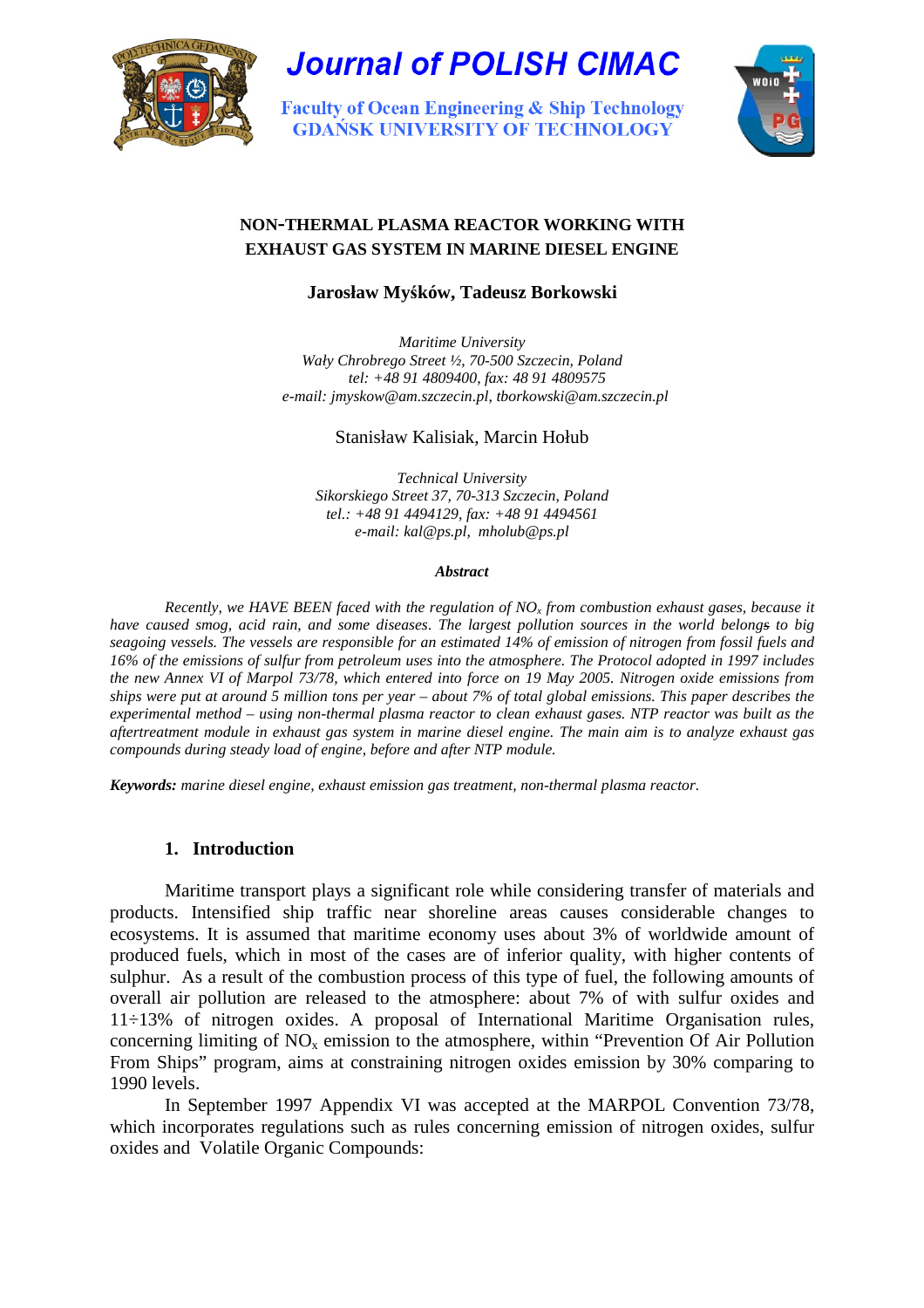- Regulation 13 determines the maximum level of nitrogen oxides in exhaust gases produced by ship engines of power above 130kW, depending on engine speed;
- Regulation 14 concerns restrictions of sulfur oxides  $SO_x$  emission. The accepted content of sulfur in fuel was established at 1,5% for closed sea areas, such as the Baltic. In case of using on such areas a type of fuel exceeding this norm, a ship should be equipped then with a specialist installation limiting of  $SO<sub>x</sub>$  emission to the level of 6g/kWh.
- Regulation 15 is related to Volatile Organic Compounds in tanker loading bases.

 Exhaust gases emission sources in sea-going vessels are devices installed on board. Among them, there are mainly diesel ship engines of main propulsion, auxiliary engines, gas turbines, incinerators and main and auxiliary boilers. As a result of fossil fuels combustion, toxic compounds are released to atmosphere, such as carbon dioxide  $CO<sub>2</sub>$ , carbon monoxide CO, sulfur oxides  $SO_x$ , nitrogen oxides  $NO_x$ , hydrocarbon HC and particulate matter PM.

Exhaust gases include particles originating from:

- incompletely combusted fuel,
- fuel ashes,
- residual materials from combustion chamber and exhaust duct.

 Incompletely combusted particles of fuel delivered to combustion chamber sediment as residual materials inside the combustion chamber and in exhaust ducts. The majority of them is conveyed to atmosphere with exhaust gases. Hydrocarbon chains of some fuel particles are disintegrated in high temperatures, releasing hydrogen but not being oxidized. The rest of the matter left after hydrocarbon disintegration forms soot, mainly composed of carbon. The amounts of particulate matters are diverse, depending on the contents and properties of fuel (ash content, Condradson number).

## **2. Non-thermal plasma reactor**

 Nowadays, continuous research is being conducted on limiting the emission of harmful substances released to atmosphere. There are numerous methods of emission suppression. They can be divided into three groups:

- methods connected with preliminary fuel treatment,
- methods leading to construction changes of combustion chamber, ways of fuel injection, etc.
- methods connected with exhaust gases treatment.

 Non-thermal plasma is currently a promising field of research when considering its application in exhaust gases purification process [3, 5]. In the described experiment, a reactor with cylindrical electrodes with barrier discharge is used – DBD. The advantage of the barrier discharge is a low relation between discharge parameters and chemical compound of gases. The disadvantage is a small distance between electrodes (a few mm) and therefore small capacity of reactor. An electrode of high voltage is a plate made of stainless steel, and a low voltage electrode – a rod, made also of stainless steel. A barrier is a quartz glass pipe. Exhaust gases flow inside and outside the pipe, through the area of discharge between electrodes. A single element of the reactor is presented on Fig 1.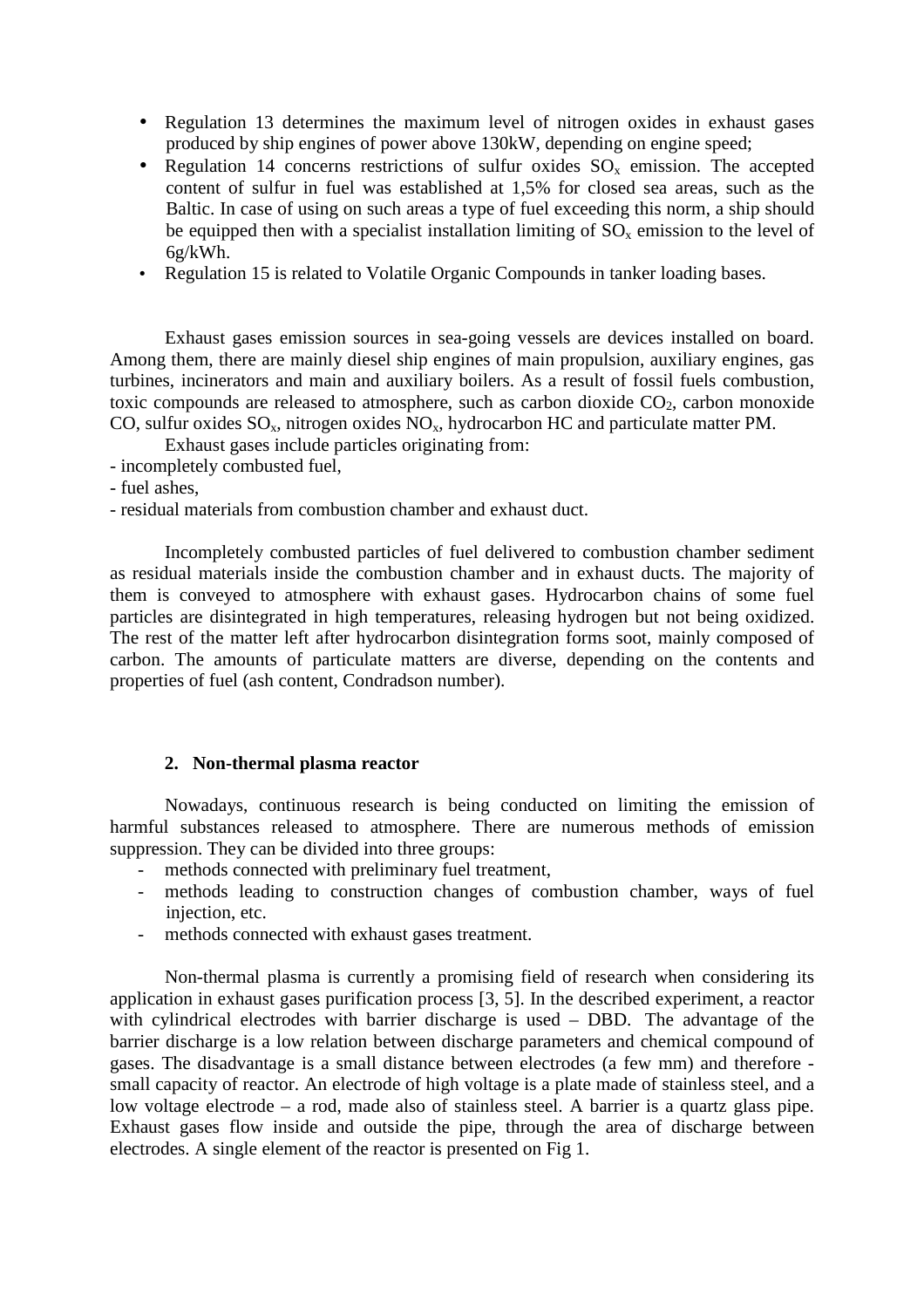

*FIG.1 Basic element of non-thermal plasma reactor: 1 – quartz glass tube; 2 – rod – low voltage electrode; 3,4 – plate – high voltage electrode; arrows – gas stream direction.*

 The phenomenon of discharge occurs when the voltage through the plate exceeds the insulating effect of the quartz tube. The duration of these discharges is measured in nanoseconds. In a DBD field, the oxygen molecules split into two atoms of oxygen  $O^+$  and  $O^+$ . The elemental oxygen radical, being very reactive, will form ozone -  $O_3$ . Oxygen radicals react with carbon monoxide – CO – to form carbon dioxide - CO<sub>2</sub>, sulfur dioxide - SO<sub>2</sub> – and nitrogen oxide -  $NO<sub>x</sub>$  – to form nitric acid -  $HNO<sub>3</sub>$  in the presence of moisture. Particulate matters – PM – could be reburned in discharge zone of DBD reactor [1, 2, 4], according to following reaction:

- soluble organic fraction - SOF:

$$
SOF + NO \rightarrow NO_2 + (neutral\ products)
$$
 (1)

- particulate matters - PM:

$$
C_x + OH \rightarrow C_{x-1} + CO + 1/2H_2
$$
 (2)

 $C_x + 2OH \rightarrow C_{x-1} + CO_2 + H_2$  (3)

 $C_x + O \rightarrow C_{x-1} + CO$  (4)

 $C_x + 2O \rightarrow C_{x-1} + CO_2$  (5)  $C_x + 2NO_2 \rightarrow C_{x-1} + CO_2 + 2NO$  (6)

$$
C_x + NO_2 \to C_{x-1} + CO + NO
$$
 (7)

 Due to the reason mentioned above – predicted chemical reactions, the reduction of particulate matters was expected after leaving the discharge zone of DBD reactor.

### **3. Test bed and apparatus set up.**

 In the described experiment, the exhaust gas from marine engine was measured. Engine specification data is shown below:

| type                      | Sulzer 6AL20/24, 4 – stroke, turbocharged; |
|---------------------------|--------------------------------------------|
| nominal power             | $P_{\text{nom}} = 324$ kW,                 |
| nominal revolution        | $n_{\text{nom}} = 720$ rev/min,            |
| specific fuel consumption | $b=218,3$ g/kWh,                           |
| cylinder diameter         | $200$ mm,                                  |
| piston bore               | 240 mm.                                    |

NTP module was built on a by-pass system  $-$  a part of a real exhaust system from marine diesel engine. DBD plasma reactor could work as: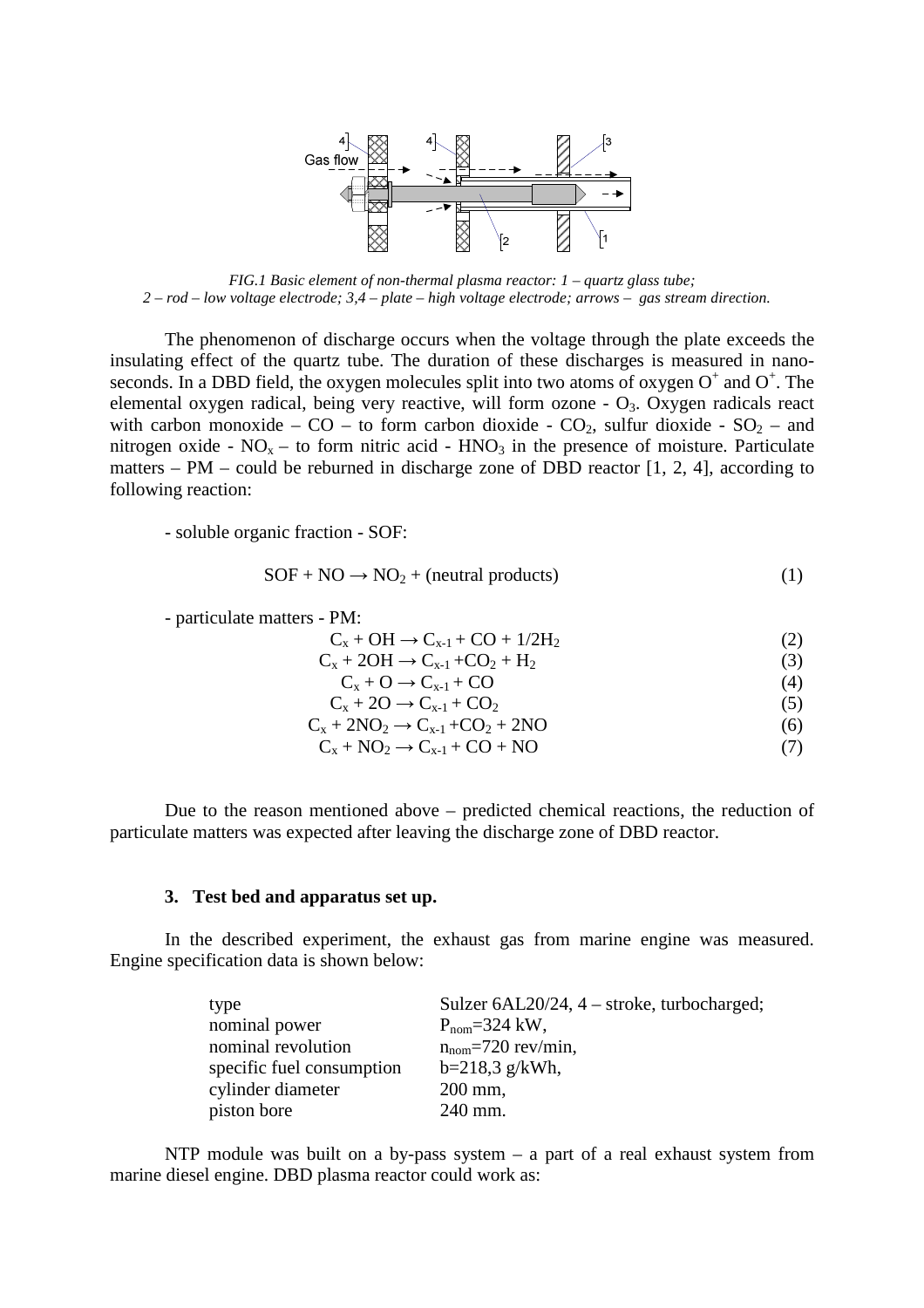- gas by-pass system,
- ozone doze to exhaust gas,
- hybrid equipment with catalyst module.

 Emission measurements were carried out on an engine at steady-state operation. Sampling gas was distributed to all analyzers. The performance measurement procedure of marine engines on test beds was performed in accordance with Annex VI of Marpol 73/78 convention - with the specification given in the IMO  $NO<sub>x</sub>$  Technical Code and ISO-8178 standard. All tests were covered by test-cycles procedure D-2 and E-2. The test performed with the selected marine distillate fuel DMX in accordance with ISO-8217 standard. All engine performances were carried out continuously and simultaneously together with exhaust gas components concentration recorded by means of measurement assemble:

- AVL-Pierburg CEB II Combustion Emission Bench  $(NO<sub>x</sub>, CO<sub>2</sub>, CO, O<sub>2</sub>, THC)$ ,
- MIR FT Fourier Transform Infrared spectroscopy multigaz analyzer (NO,  $NO<sub>2</sub>$ , N<sub>2</sub>O, NH<sub>3</sub>, CH<sub>4</sub>, C<sub>2</sub>H<sub>4</sub>, C<sub>2</sub>H<sub>6</sub>, C<sub>3</sub>H<sub>6</sub>, C<sub>7</sub>H<sub>8</sub>, H<sub>2</sub>O, SO<sub>2</sub>, CO, CO<sub>2</sub>, O<sub>2</sub>),
- HORIBA MEXA-1230PM (PM particulate matter, SOF soluble organic fraction and SOOT).
- Ambient pressure, temperature and humidity,
- Monitoring and acquisition data from marine engine by Kongsberg DCC system.

#### **4. Experiment results.**

 The engine test was provided in two stages: idle and part engine load (25% of the of nominal). On each measurement stage, the engine was in steady state of operation and all parameters were examined without NTP plasma operation (plasma off) and with NTP plasma operation (plasma on). As the first step of experiment, attention was focused on non-thermal plasma reactor influence on PM-particulate matters, SOF-soluble organic fraction and soot.

 Figures 2, 3 and 4 show changes of above components during engine work (all ranges), and figures 6, 7 and 8 only in idle and 25% load. Figure 5 shows the effect of unstable charge air temperature transferred on PM concentration resulting from NTP reactor operation. Electric power delivered to reactor was 200W and was kept on the same level during the test. Electrical system was working in automatic mode.





*Fig.2 PM concentration during test under variable engine load, without NTP reactor operation.* 

*Fig.4 SOF concentration during test under variable engine load, without NTP reactor operation.*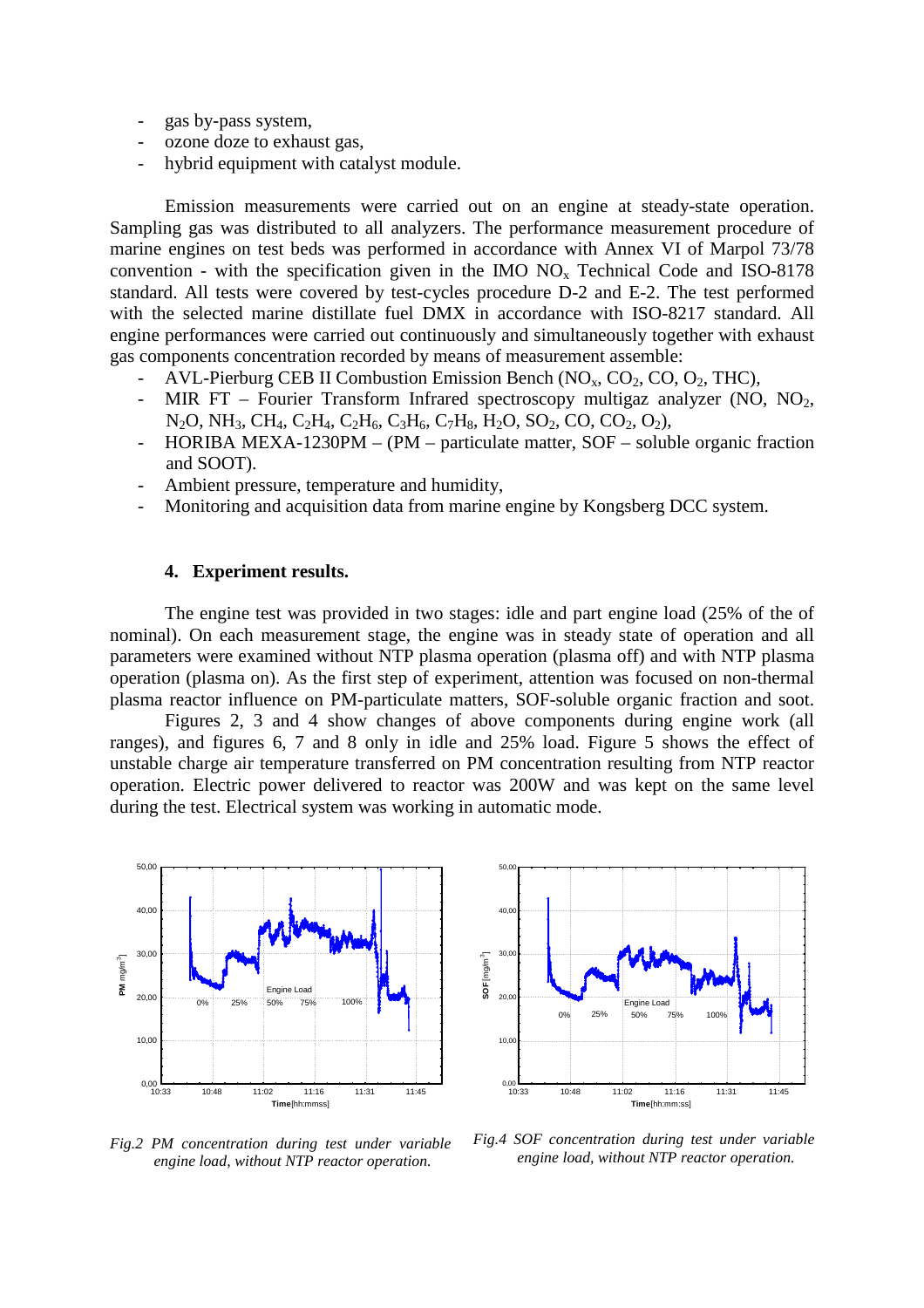

*Fig.3 Soot concentration during test under variable engine load, without NTP reactor operation* 



*Fig.6 Changing PM parameters during test at 25% of engine load.* 



*.*

*Fig.7 Changing SOF parameters during test at 25% of engine load.* 



*Fig.5 Air temperature at 25% engine load.* 



*Fig.8 Changing Soot parameters during test at 25% of engine load*.